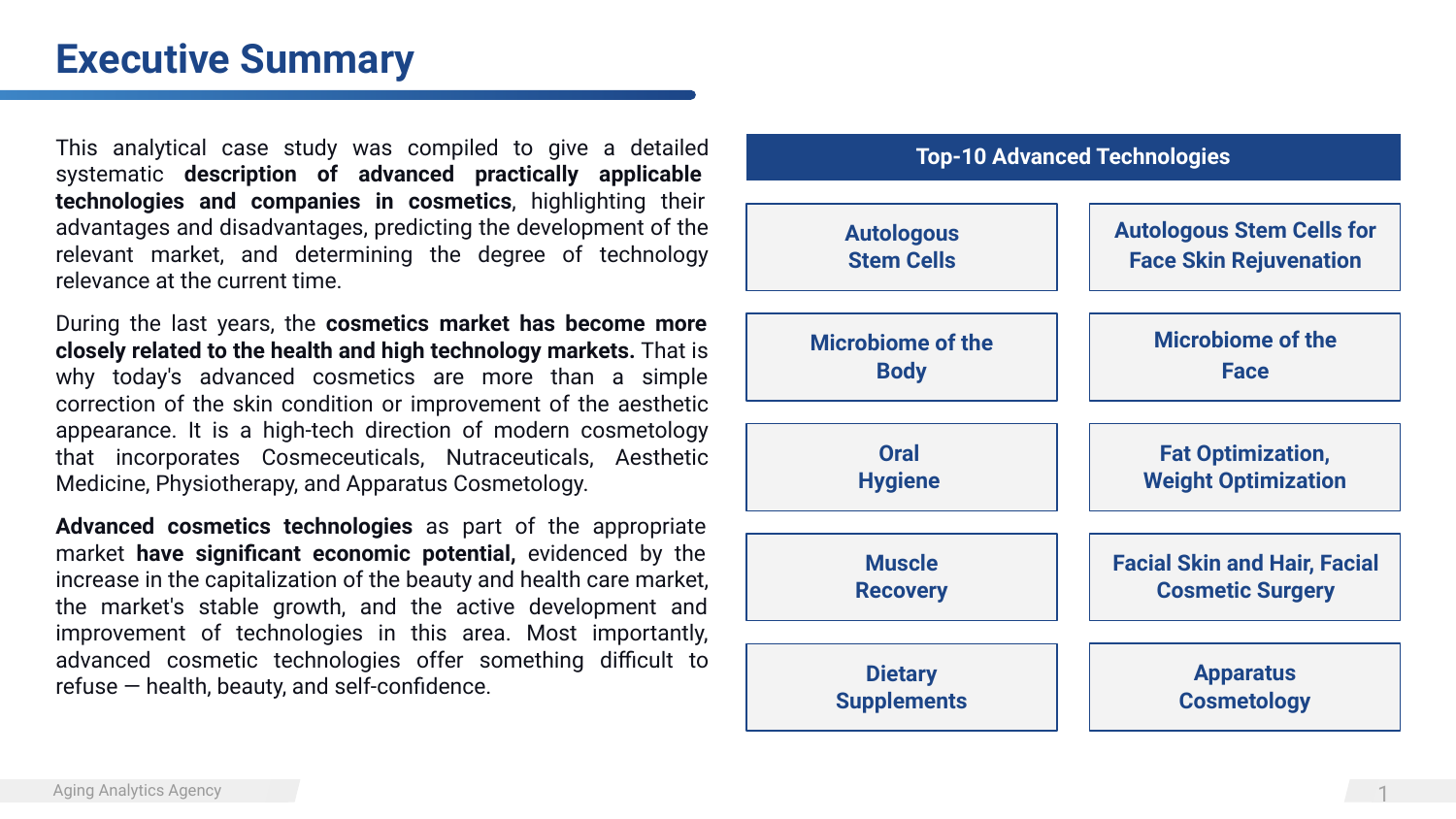## **Executive Summary**

The primary function of **advanced procedures** is to **rejuvenate the body and prevent diseases.** The difference between advanced technologies and anti-technologies is **that anti-technology poses a more significant threat to the patient's health or has no positive effect on the body.** At the same time, it is too early to say that separate anti-technology that is considered dangerous today does not have a future as they tend to improve over time.

| <b>Advanced Procedures</b>           | <b>Anti-technologies</b>                                                                                                                                                                                                                                                       |
|--------------------------------------|--------------------------------------------------------------------------------------------------------------------------------------------------------------------------------------------------------------------------------------------------------------------------------|
| <b>Sauna</b>                         | <b>Fillers in Cosmetology and Aesthetic Medicine</b>                                                                                                                                                                                                                           |
| <b>Cryosauna</b>                     | <b>Anti-Cellulite Products</b>                                                                                                                                                                                                                                                 |
| <b>Fitness</b>                       | <b>Platelet-rich plasma in Dermatology and Cosmetology</b>                                                                                                                                                                                                                     |
| <b>Wellness</b>                      | <b>Deep Peelings</b>                                                                                                                                                                                                                                                           |
| <b>Electrical Muscle Stimulation</b> | <b>Micropigmentation</b>                                                                                                                                                                                                                                                       |
| <b>Thalassotherapy</b>               | Pay attention that any medication and procedure have risks,<br>both procedures from the left column and anti-technologies<br>from the right column. However, in the case of<br>anti-technologies, health risks usually are higher and associated<br>with many adverse effects. |
| <b>Intermittent Hypoxic Training</b> |                                                                                                                                                                                                                                                                                |
| <b>Bio Supplements</b>               |                                                                                                                                                                                                                                                                                |